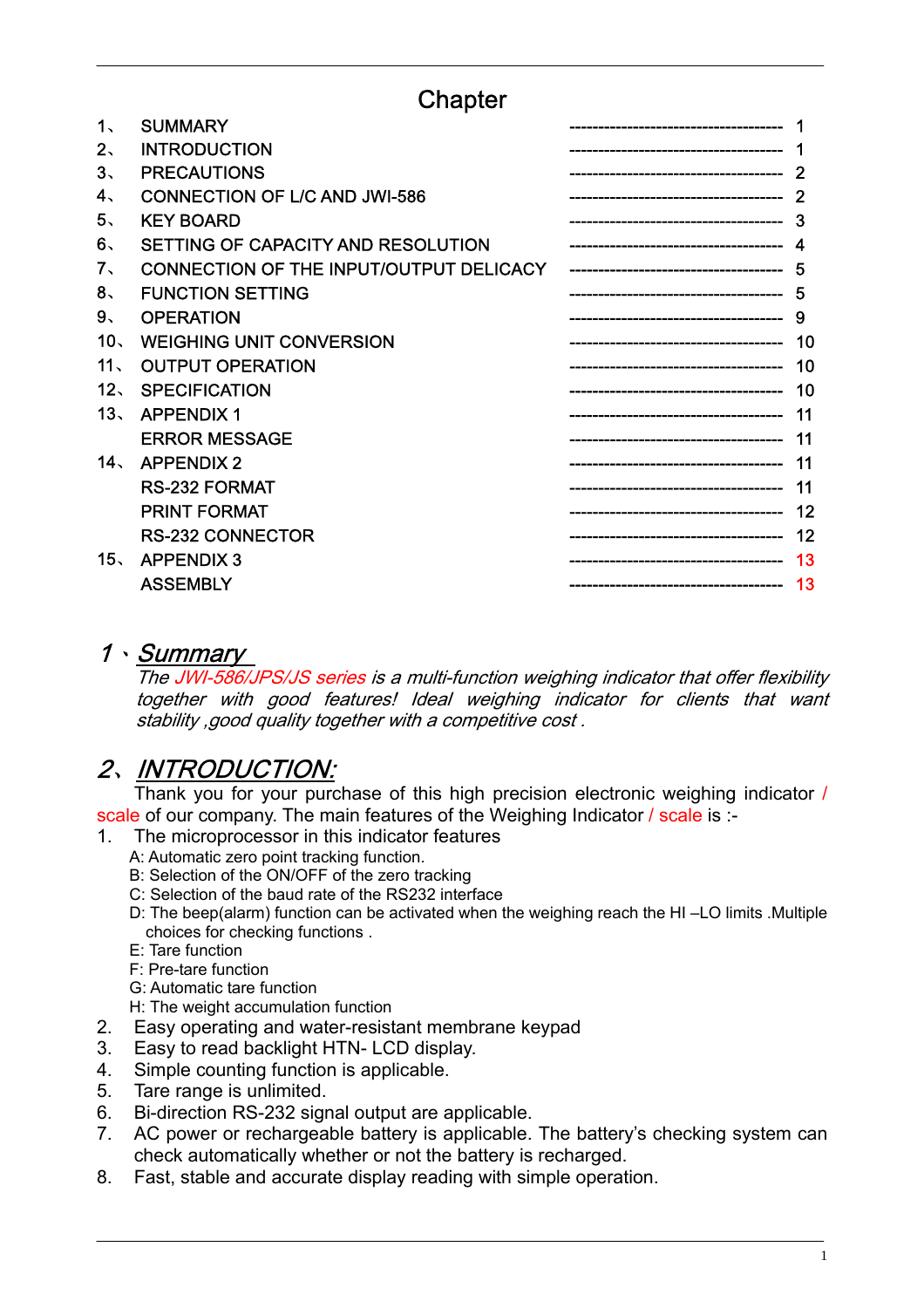## 3、PRECAUTION:

- 1. Full charge the battery after unpacking the scale. Recharge the battery: When battery symbol appears on the LCD display, charge the battery with AC power cord plug in, the indicator of charge will light up in red, when it becomes green means charge completed. (It takes about 8 hours to full charge the battery.)
- 2. Install the equipment on a level and stable surface.
- 3. Do not install the equipment near the air conditioning or a vibrating machine.
- 4. Install the equipment in an environment with steady temperature(-5℃~40℃), prevent from rapid temperature changes.
- 5. Independent AC outlet for this equipment is recommended, check the voltage before plug in.
- 6. Warm up the equipment for 15 minutes before use.

## 4、CONNECTION of L/C and JWI-586:



|                   | PIN | SIGNAL        |
|-------------------|-----|---------------|
|                   |     |               |
| LOAD CELL         |     | E-            |
| <b>CONNECTION</b> |     | $S+$          |
|                   |     | .S-           |
|                   |     | <b>SHIELD</b> |

The solution of the LOAD CELL when its output is too high :



The solution of the LOAD CELL when its output is too low :

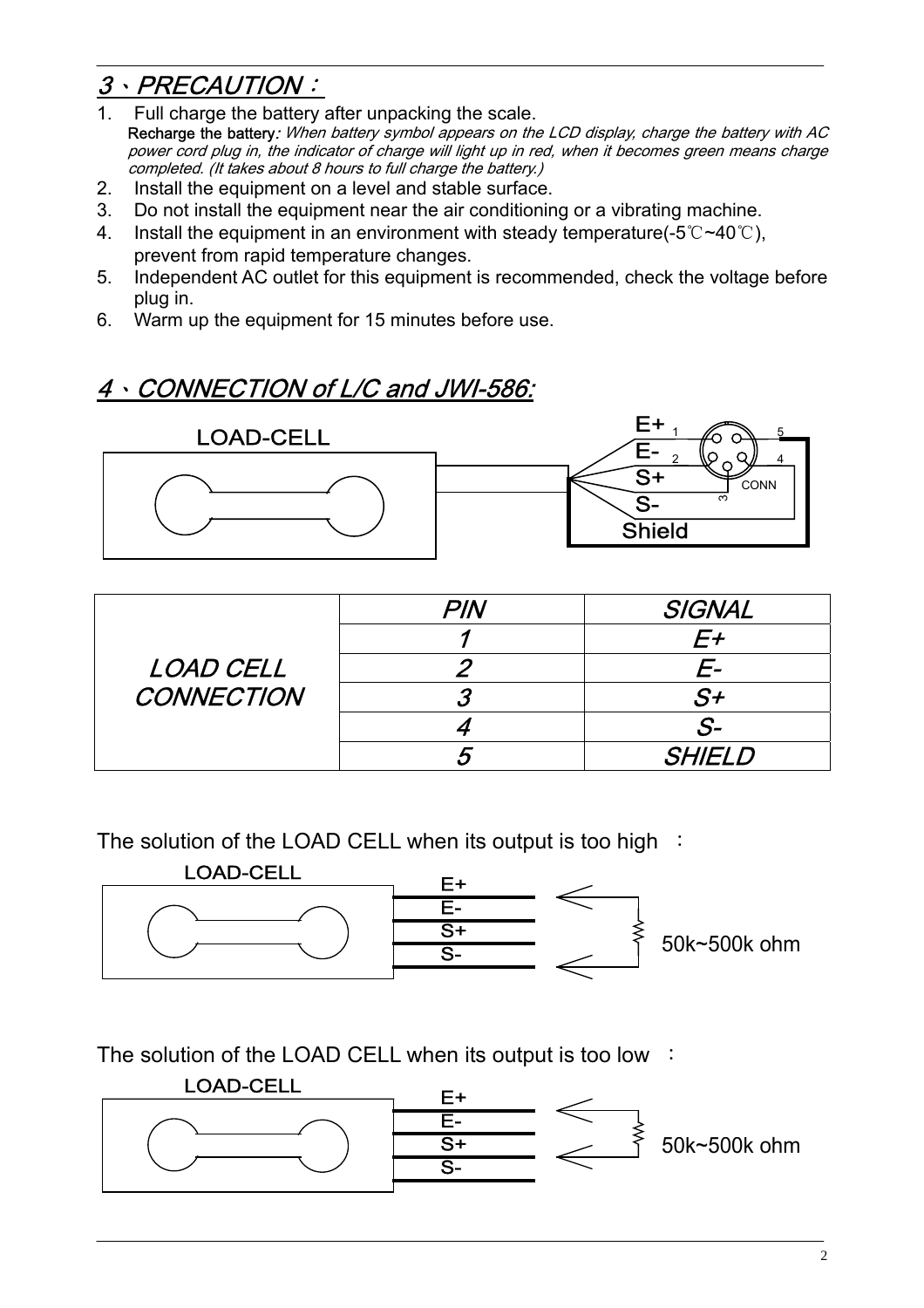

digit+1 **a** a state of the state of the state of the state of the digit displacement

#### ITEM OPERATION FUNCTION

ON/OFF DISCOUNCE DISCOUNCE ON A Power switch **ZERO** Reset to zero TARE TARE TARE Tare G.W./N.W. G.W./N.W. Change G.W & N.W **PRINT** Print SET SET SET SET SET Change the key and checking function setting CHANGE THE UNIT  $\left(\begin{matrix} \frac{\lambda}{\lambda} & \mathbf{S}\end{matrix}\right)$   $\left(\begin{matrix} \frac{\lambda}{\lambda} & \mathbf{S}\end{matrix}\right)$   $\left(\begin{matrix} \frac{\lambda}{\lambda} & \mathbf{S}\end{matrix}\right)$  Change the unit **PRE-TARE** Per- tare  $\overline{\bigcup_{T}^{T}}$  **SET**  $\overline{\bigcup_{T}^{T}}$  **TARE** Per- tare ACCUMULATION SET G.W./N.W. Accumulation ACCUMULATION DISPLAY SET PRINT Accumulation show CANCEL THE ACCUMULATION  $\widehat{\mathbb{F}}$  SET  $\widehat{\mathbb{F}}$  SET Cancel the accumulation

Function selection ENTER: go into the setup

ESC: leave the setup  $\overline{\mathbb{CP}}$ : press the key once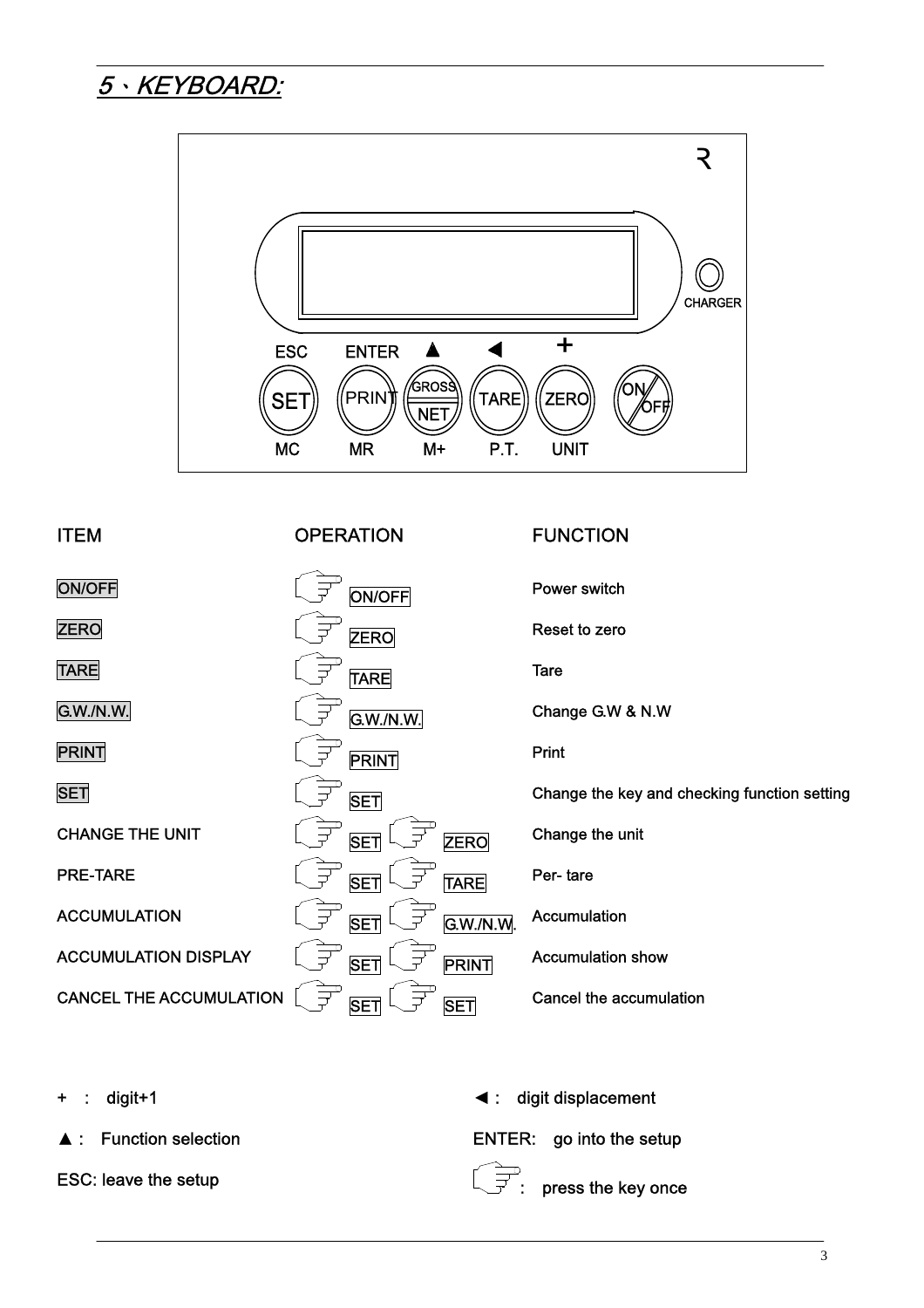## 6、SETTING OF THE CAPACITY AND THE RESOLUTION:

- 1. Turn Power on while holding down PRINT key and the scale goes into the function setting with  $\vert$  POS2  $\vert$  shown on the screen.
- 2. Press PRINT key and then SET key to set the maximum capacity
- 3. Press G.W./N.W. key in sequence to set the capacity as diagram shown below ; when  **appears on the screen ,press**  $**PRINT**$  **key and**  $\lfloor 000000 \rfloor$  **will shows on the** screen where you can set the maximum capacity according to what you need; pressing  $\blacktriangleleft$  key enables the digit to move leftwards and  $\blacktriangleright$  key enables the digit to increase; press **SET** key to move to the next setting which is the setting of the resolution.
- 4. Press G.W./N.W. key to set the resolution [1.2.5.10.20.50] in sequence then press SET key to set the next one that's the location of the decimal fraction.
- 5. Press G.W./N.W. key to set the location of the decimal fraction in sequence. Then press  $\overline{\text{ZERO}}$  key and  $\overline{\text{POSS}}$  will shows on the screen. In the end press  $\overline{\text{ZERO}}$ key and this enables the indicator to return to the normal operation mode.

| <b>CAPACITY</b> | <b>RESOLUTION</b>      |                       |                         |                         |                        |                        |  |  |
|-----------------|------------------------|-----------------------|-------------------------|-------------------------|------------------------|------------------------|--|--|
|                 | 1Min. of               | 2 Min. of             | $5$ Min. of             | $\overline{10}$ Min. of | 20 Min. of             | 50 Min. of             |  |  |
| Max             | graduation             | graduation            | graduation              | graduation              | graduation             | graduation             |  |  |
| 300             | 300<br>1/              | ------------          |                         | ------------            |                        |                        |  |  |
| 400             | 400<br>1 <sub>1</sub>  | ------------          | ------------            | ------------            | ------------           | -------------          |  |  |
| 500             | 500<br>1               | ------------          | -------------           | -------------           | ------------           | ------------           |  |  |
| 600             | 600<br>$\mathbf{1}$    | 1/300                 | -------------           | ------------            |                        |                        |  |  |
| 800             | 800<br>1               | 400<br>1/             | -------------           | ------------            | ------------           |                        |  |  |
| 1,000           | 1000<br>$\mathbf{1}$   | 500<br>$\mathbf{1}$   | -------------           |                         |                        |                        |  |  |
| 1,200           | 1 <sup>1</sup><br>1200 | 600<br>$\mathbf{1}$   |                         |                         |                        |                        |  |  |
| 1.500           | 1500<br>1 <sub>1</sub> | / 800<br>$\mathbf{1}$ | 1/300                   | -------------           | -------------          |                        |  |  |
| 2,000           | 2000<br>1 <sub>1</sub> | 1000<br>1             | 400<br>1                | ------------            | ------------           | ------------           |  |  |
| 2.500           | 1/<br>2500             | 1250<br>1             | $\mathbf{1}$<br>500     |                         |                        |                        |  |  |
| 3,000           | 3000<br>$\mathbf{1}$   | 1500<br>1             | $\mathbf{1}$<br>600     | 300<br>1/               | ------------           | -------------          |  |  |
| 4,000           | 4000<br>1 <sub>1</sub> | 2000<br>1/            | 800<br>1                | 400<br>1/               | ------------           | ------------           |  |  |
| 5,000           | 5000<br>$\mathbf 1$    | 2500<br>1             | 1000<br>1               | 500<br>1 <sub>1</sub>   |                        |                        |  |  |
| 6,000           | 6000<br>1/             | 3000<br>1             | 1200<br>1               | 600<br>1/               | 1/300                  |                        |  |  |
| 8,000           | 8000<br>1/             | 4000<br>1/            | 1600<br>$\mathbf{1}$    | 800<br>1/               | 400<br>1/              |                        |  |  |
| 10,000          | 10000<br>$\mathbf{1}$  | 5000<br>$\mathbf{1}$  | 2000<br>$\mathbf{1}$    | 1000<br>$\mathbf{1}$    | 500<br>1/              |                        |  |  |
| 12,000          | 12000<br>$\mathbf{1}$  | $\mathbf{1}$<br>6000  | 2400<br>$\mathbf{1}$    | 1200<br>$\mathbf{1}$    | 1/<br>600              |                        |  |  |
| 15,000          | 1/15000                | 7500<br>1/            | 3000<br>1               | 1500<br>$\mathbf{1}$    | 750<br>1/              | 300<br>1               |  |  |
| 20,000          |                        | 10000<br>1/           | 4000<br>1               | 2000<br>1               | 1000<br>1/             | 400<br>1               |  |  |
| 25,000          |                        | 12500<br>1/           | 5000<br>$\mathbf{1}$    | 2500<br>$\mathbf{1}$    | 1250<br>1              | 500<br>1               |  |  |
| 30,000          |                        | 15000<br>1/           | 6000<br>1               | $\mathbf{1}$<br>3000    | 1500<br>1              | 600<br>$\mathbf{1}$    |  |  |
| 40,000          | -------------          | -------------         | 8000<br>1               | 4000<br>$\mathbf{1}$    | 2000<br>$\mathbf{1}$   | 800<br>$\mathbf{1}$    |  |  |
| 50,000          | -------------          | -------------         | 10000<br>1 <sub>1</sub> | 1<br>5000               | 2500<br>$\mathbf{1}$   | 1 <sub>1</sub><br>1000 |  |  |
| 60,000          |                        |                       | 1/<br>12000             | 6000<br>1/              | / 3000<br>1            | 1 <sub>1</sub><br>1200 |  |  |
| 75,000          | -------------          | ------------          | 1/15000                 | 1/7500                  | 1/3750                 | 1/<br>1500             |  |  |
| 80,000          | -------------          | -------------         |                         | $^{\prime}$ 8000<br>1/  | 4000<br>1              | 1600<br>1 <sub>1</sub> |  |  |
| 100,000         |                        |                       |                         | 10000<br>$\mathbf{1}$   | 5000<br>1              | 2000<br>1/             |  |  |
| 120,000         | ------------           | ------------          |                         | 12000<br>$\mathbf{1}$   | $\mathbf{1}$<br>6000   | '2400<br>1/            |  |  |
| 150,000         |                        |                       |                         | 1/15000                 | 7500<br>$\mathbf{1}$   | 3000<br>1/             |  |  |
| 200,000         |                        |                       | ------------            |                         | 10000<br>1             | 1/<br>4000             |  |  |
| 250,000         | ------------           |                       |                         | ------------            | 12500<br>$\mathbf{1}$  | 1/<br>5000             |  |  |
| 300,000         | ------------           | ------------          | ------------            | ------------            | /15000<br>$\mathbf{1}$ | 6000<br>1/             |  |  |
| 400,000         | ------------           |                       |                         | -------------           |                        | 8000<br>1/             |  |  |
| 500,000         |                        |                       |                         |                         |                        | 10000<br>1             |  |  |
| 600,000         | -------------          | ------------          | -------------           | -------------           | -------------          | 1<br>12000             |  |  |
| 700,000         | ------------           | -------------         |                         |                         | ------------           | 14000<br>1             |  |  |
| 750,000         | -------------          | ------------          | ------------            | ------------            | ------------           | 15000<br>$\mathbf{1}$  |  |  |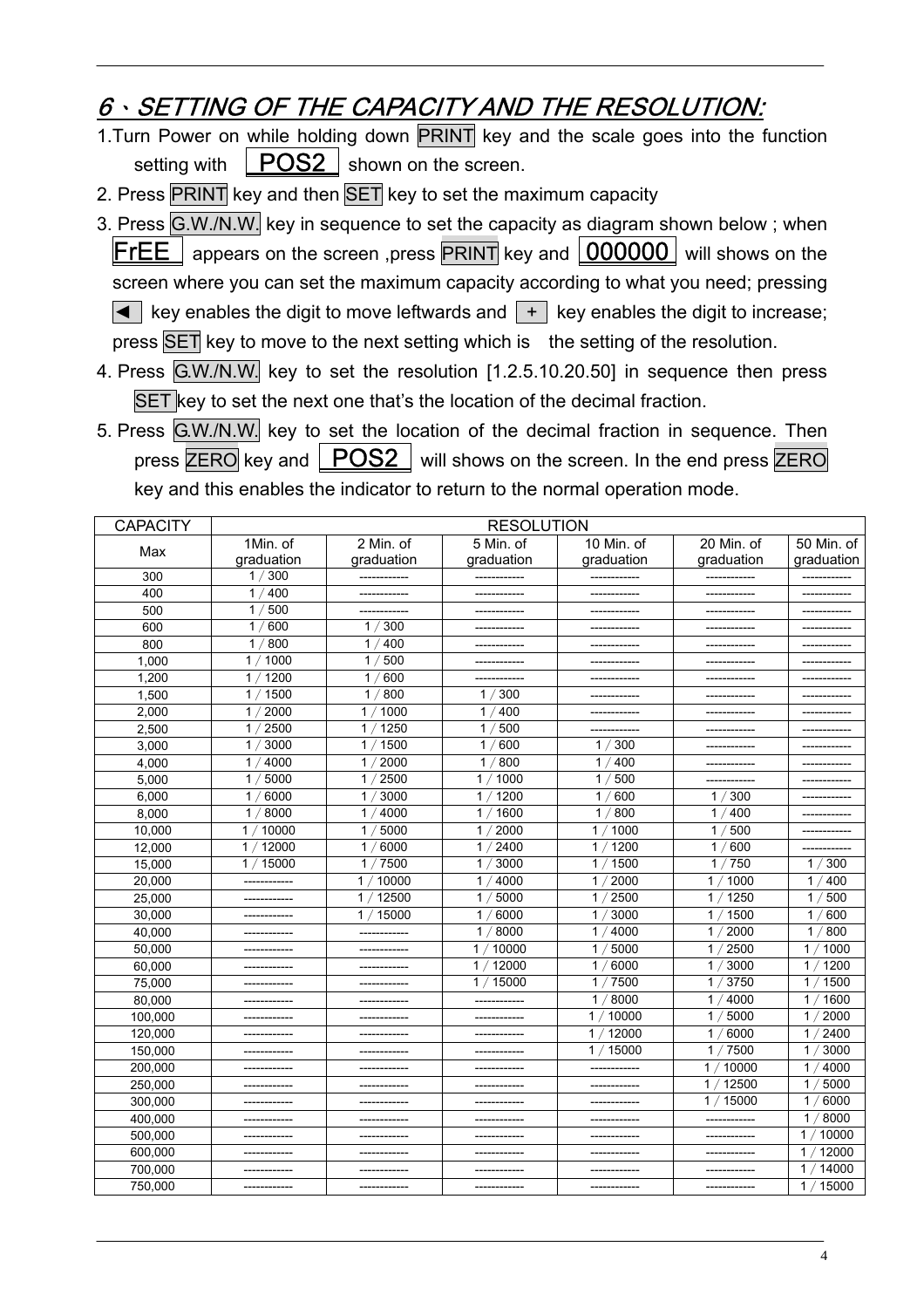## 7、CONNECTION of the INPUT/OUTPUT DELICACY:

The loadcell input sensitivity is 0.13u V/D or more . The input sensitivity indicates the variation in the loadcell output voltage required to change the display one point on the display.; when designing a weighing system, the loadcell 's output voltage must accord with the input V/D of the weighing display so all must accord with the following formula. In order to achieve a system with a stable performance, it should be designed so that sensitivity is as great as possible.

### One LOAD CELL IN USE:

Formula :  $0.13 \leqslant$  [  $(5000 \times B \times D) \div A$  ]

A: LOAD CELL's rated load capacity. B: LOAD CELL's rated output m V/V D: Minimum divison

5000: LOAD CELL's excitation voltage in milivolt / the weighing display offers 5V=5000m V 0,2 is the input sensitivity in V.

# : Multiples LOAD CELL(the number is N) IN USE

Formula :  $0.2 \leqslant$  [  $(5000 \times B \times D) \div (A \times N)$  ]

5000: LOAD CELL's excitation voltage in milivolt / the weighing display offers 5V=5000m V 0,2 is the input sensitivity in V. A: LOAD CELL's rated load capacity. B: LOAD CELL's rated output m V/V D: Minimum divison N: LOAD CELL's number.

#### EXAMPLE:

The scale need: the maximum capacity 300kg ; the minimum of resolution 0.05kg LOAD CELL's rated load 750kg, LOAD CELL's rated output 3m V/V

Estimation as the following:

 $0.13 \leq \binom{1}{1}$  (  $5000 \times 3 \times 0.05$  ) ÷ 750 ]

conclusion: A=750 B=3 D=0.05 N=1

All data comply with the formula and there is therefore no problem with the design of the weighing application.

When a lever is used, the lever ratio should be taken into consideration.

 $n =$  The lever ratio  $0.6 \leqslant 5000 \times B \times D \div (A \times N \times n)$ 

## 、FUNCTION SETTING: 8

Turn power on while holding down SET key and the indicator goes into the function setting with  $\overline{CAL }$  shown on the LCD display. Pressing  $\overline{SET }$  key in sequence will allow you to move through the different settings.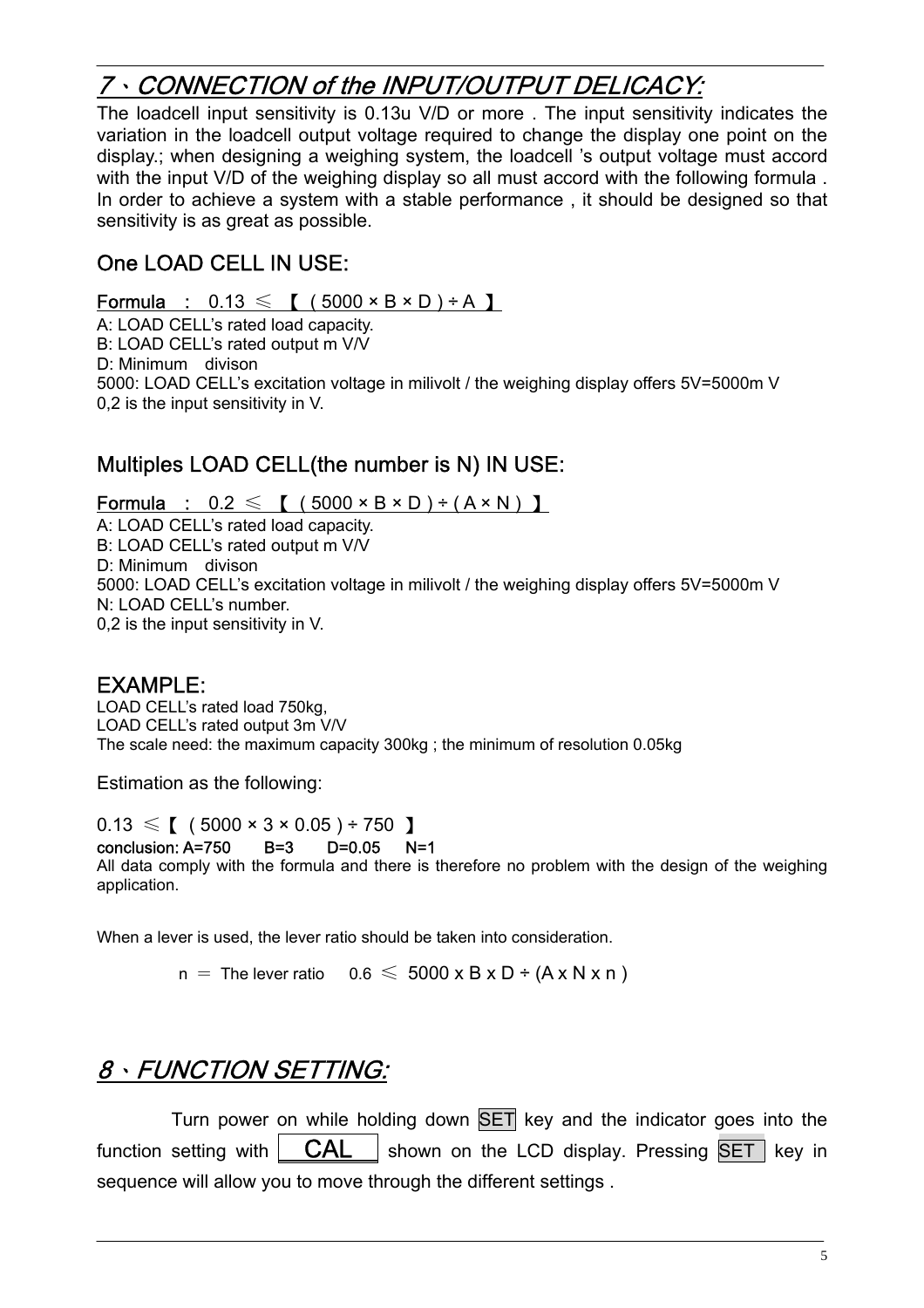| <b>LCD display</b>              | <b>Function illumination</b>                 | Selection of function setting | <b>Detailed</b>     |
|---------------------------------|----------------------------------------------|-------------------------------|---------------------|
| <b>CAL</b>                      | Calibration                                  |                               | Remark 1 of page 7  |
|                                 | ON/OFF <sub>kg</sub> Selection of unit       | ON/OFF                        | Remark 2 of page 7  |
| $Init = kg$                     | Selection of initial unit                    | Kg/g/lb/t                     | Remark 3 of page 7  |
| <b>Default</b><br><b>UM OFF</b> | Kg<br>Selection of HI / LO memory function   | ON/OFF                        | Remark 4 of page 7  |
| <b>Default</b>                  | ON                                           |                               |                     |
| Fil.1                           | Selection of digital filtering setup         | 1/2/4/8                       | Remark 5 of page 7  |
| <b>Default</b>                  | $\overline{2}$                               |                               |                     |
| Aut.No                          | Selection of auto-power off                  | NO/5/10/30/60                 | Remark 6 of page 7  |
| <b>Default</b>                  | 60                                           |                               |                     |
| Lit.Aut                         | Selection of backlight                       | OFF/ON/AUT                    | Remark 7 of page 7  |
| <b>Default</b>                  | Aut                                          |                               |                     |
| Zero.0                          | Selection of zero range display              | 0/1/2/3/4/5                   | Remark 8 of page 7  |
| <b>Default</b><br><b>BAu.96</b> | $\overline{2}$                               |                               |                     |
|                                 | Selection of baud rate of RS-232<br>9600     | 2400/4800/9600                | Remark 9 of page 8  |
| <b>Default</b><br>Prt.Pr        | Selection of print method                    | Pr/St/Co                      | Remark 10 of page 8 |
| <b>Default</b>                  | Co                                           |                               |                     |
| Peri                            |                                              |                               | Remark 11 of page 8 |
| P C                             | Selection of external setting                | PC/TP/SH/BP-443D/ET           | Remark11 of page 8  |
| <b>Default</b>                  | PC                                           |                               |                     |
| Bp.Un                           | Selection of beep of check function          | Un/In/no/Lo/3b/OFF            | Remark 12 of page 8 |
| <b>Default</b>                  | LO                                           |                               |                     |
| <b>Reset</b>                    | Return to the initial setting in the factory |                               | Remark 13 of page 8 |
| TrA.ON                          | Function of the zero tracking                | ON/OFF                        | Remark 14 of page 8 |
| <b>Default</b>                  | ON                                           |                               |                     |
| A.t.OFF                         | Automatic tare function                      | ON/OFF                        | Remark 15 of page 8 |
| <b>Default</b>                  | <b>OFF</b>                                   |                               |                     |
| <b>OFF</b><br>M                 | Selection of checking & memory function      | ON/OFF                        | Remark 16 of page 8 |
| <b>Default</b>                  | <b>OFF</b>                                   |                               |                     |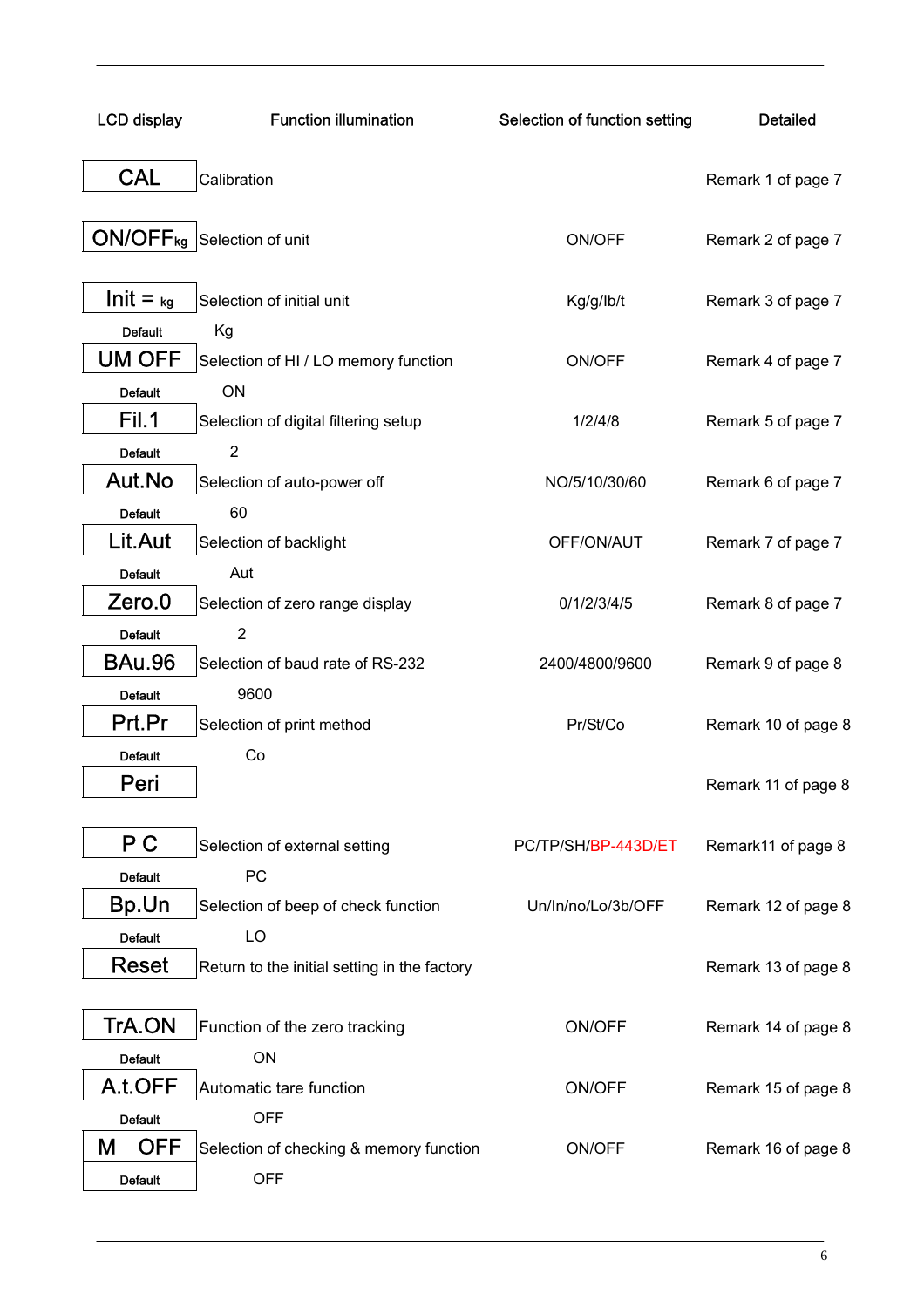### Remark 1 :

When  $\overline{CAL }$  shown on the screen, no object must be on the pan .press TARE key to perform the zero calibration  $\frac{1}{\sqrt{2\pi}}$  CAL will shown on the screen. When zero point calibration is completed the screen will show next  $\vert 0000.00 \vert_{\text{kg}} \vert$  for the span calibration. Press  $\overline{\blacktriangleleft}$  key to select the digit and  $\overline{\blacktriangleleft}$  key to change the weight. Put the corresponding weighing mass (number represents the weight of the weighing mass) on the pan and then press  $\overline{SET}$  key to end the setting.  $\overline{CAL}$  kg shown on the screen means the scale goes into the SPAN calibration, when beep sounds and with  $\overline{\text{PASS}}$   $_{\text{kg}}$  shown on the screen means the completion of span calibration . Then press ZERO key to leave the setting function and return to the normal operation mode; press SET key to set the following function continually.

### Remark 2 :

 $ON$  kg shows on the screen and then press  $TARE$  key to set the unit in sequence . "ON" means this unit is in use; press  $\boxed{\text{G.W/N.W.}}$  key and  $\boxed{\text{OFF }\text{kg}}$  shows on the screen. "OFF" means this unit isn't in use. Press G.W/N.W. key can switch "ON" and "OFF"

#### Remark 3 :

**Init=**  $k_{\alpha}$  shown on the screen represents the present initial unit. Press TARE key to select the wanted unit . and the chosen unit will appear on the screen when you power on next.( pcs and % cannot be the initial unit).

#### Remark 4 :

**UM OFF** shows on the screen and press  $TARE$  key to select the memory function of HI / LO ( pcs and % cannot be the initial unit)."NO" or "YES" can be chosen.

#### Remark 5 :

Fil 1  $\kappa_{\text{g}}$  shows on the screen and press TARE key to select 1 or 2 or 3 or 4, the larger number means slower reaction speed but better filtering effect.

### Remark 6 :

 $Aut.NO_{ka}$  shows on the screen and press TARE key to set the time of power off automatically. there are 5,10,30,30,60min to be chosen.

### Remark 7 :

**Lit.Aut** shows on the screen and press TARE key to select in sequence the backlight options. There are ON,OFF, Auto (light up only if the weight is more than 9 times of the resolution) to be chosen..

### Remark 8 :

**ZERO.0** shows on the screen and press  $TARE$  key to set the zero range; there are 0~5 classes to be chosen(the bigger, the wider).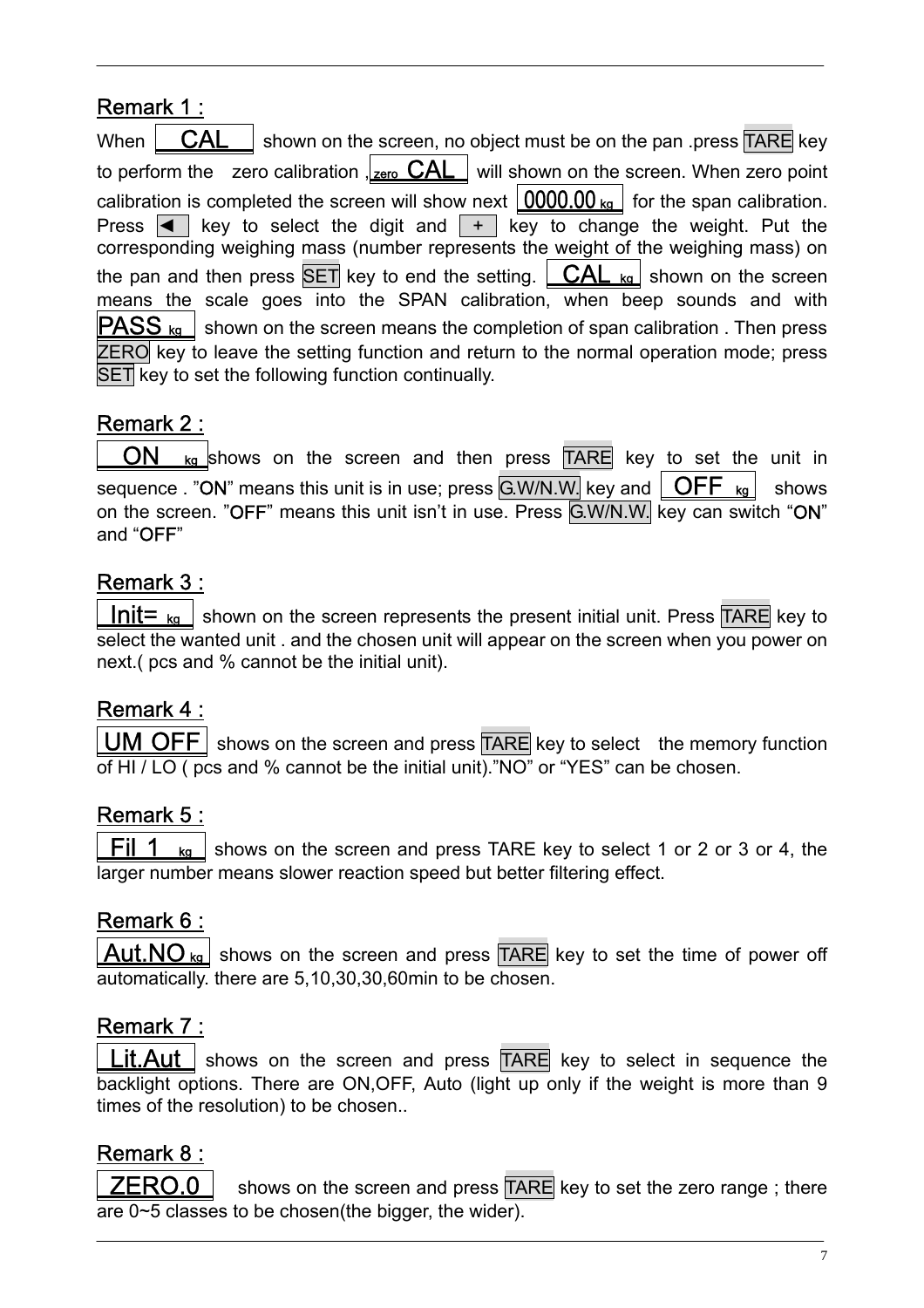## Remark 9 :

**bAu.96** shows on the screen and press  $\overline{IARE}$  key to set the baud rate; there are 2400,4800 and 9600 to be chosen..

## Remark 10 :

**Prt.Pr** shows on the screen and press  $\overline{TARE}$  key to set the print mode . there are Pr,St,Co to be chosen.(Pr means data sent when key pressed; St means data sent when the reading is stable; Co means data sent continuously.

### Remark 11 :

**Peri**  $\vert$  then  $\vert$  **PC**  $\vert$  show on the screen and press TARE key to set the external equipment . There are PC, ET, SH-24, BP443D to be chosen. (ET is large-scale external connection LED, which demanded to send out continuously)

### Remark 12 :

**BP.Un** shows on the screen and press  $TARE$  key to set the checking function. There are Un, In, no, Lo, 3b, OFF to be chosen.

Un – HI Beep sounds (when reading are over the setting of Hi limit).

In –OK Beep sounds when reading are within or equal to the setting of Hi and Lo limit.)

No – Beep sounds when reading are out of the setting of Hi and Lo limit.

Lo – Beep alert when reading are less than the setting of Lo limit.

3b---three phases checking(beep silent)

OFF—function doesn't work

#### <u>Remark 13 :</u>

 $RESET$  shows on the screen and press  $G.W.N.W.$  key to return to the initial situation setting from the factory.

#### Remark 14 :

 $\text{tr}$  A.ON shows on the screen and press TARE key to set zero tracking function. There are ON , OFF to be chosen.

#### Remark 15 :

At. OFF shows on the screen and press  $TARE$  key to set the memory of the Auto –Tare function . There are ON , OFF to be chosen.

#### Remark 16 :

shows on the screen and press  $TARE$  key to set in circle the memory function or not. There are ON , OFF to be chosen.

#### Remark :

After the above setting, press ZERO key can end the setting function and turn into the normal weighing operation mode automatically; or press SET key to return to the first step after remark 16.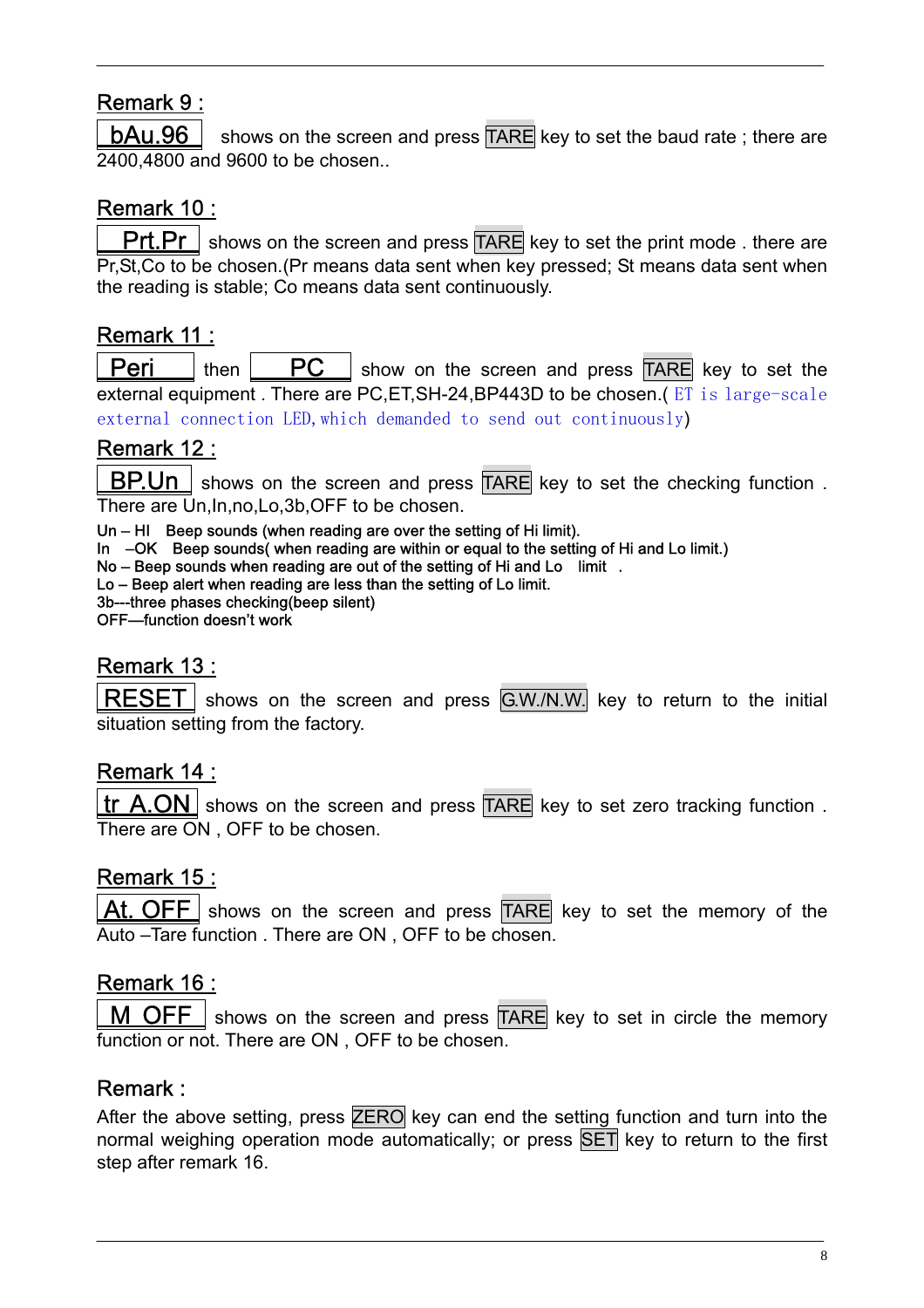## 9、OPERATION(NORMAL POWER ON)

## Remark:

Single calibration must be processed before the normal power on. The period between the first SET key and the next key must be within 3 seconds, otherwise only the function of the SET key is acknowledged

#### Unit Switch

Press  $\sqrt{\text{SET}}$  key and then ZERO key to switch the weighing unit.

## Pre-tare:

Press  $\overline{\text{SET}}$  key and then  $\overline{\text{TARE}}$  key to turn into the pre-tare mode with  $\overline{\text{XXXX}}$ appearing on the screen .press  $\blacksquare$  key to choose the digit and  $\blacksquare$  key to change the weight. after the setting, press PRINT key to enable the scale to go into the operation mode . Pre-tare value appear in the display .

### Accumulation:

Press  $\overline{\text{SET}}$  key and  $\overline{\text{G.W/N.W}}$  key and then  $\mu_{\text{M+}}$ XXXXXX kg shows on the screen(accumulation cannot process until the scale is stable with load on the pan)

#### Accumulation display:

Press  $\overline{\text{SET}}$  key and  $\overline{\text{PRINT}}$  key and then  $\frac{\text{Zero ALLXX}}{\text{ke}}$  shows on the screen. The next screen display  $\left[\frac{\text{XXXXX}}{\text{kg}}\right]$  and after a while the scale return to the operation mode.

#### Cancel the accumulation:

Press SET key and then SET key to cancel all the accumulation value.

### Simple counting:

Press SET key and then ZERO key in sequence and wait for  $\frac{1}{\sqrt{2}}$  appearing on the screen. Then press  $\sqrt{GM/N}$  key for 3 seconds and  $\sqrt{S}=100_{\text{pos}}$  shows on the screen; press G.W./N.W. key to select 25,50,100 as the three kinds of sampling. Put the samples on the pan and press  $\overline{\mathsf{SET}}$  key .counting begins when  $\overline{\mathsf{CAL}}$ appears on the screen.

### Percentage:

Press SET key and then  $\overline{\text{ZERO}}$  key in sequence and wait for  $\frac{1}{\text{zero}}$   $\overline{0}$  % appearing on the screen Then press  $G.W.N.W.$  key for 3 seconds and  $S=100$ % shows on the screen; press G.W./N.W. key to select 25,50,100 as the three kinds of sampling. Put the samples on the pan and press  $\overline{\text{SET}}$  key calculation of percentage begins when  $\overline{\text{CAL}}$ appears on the screen.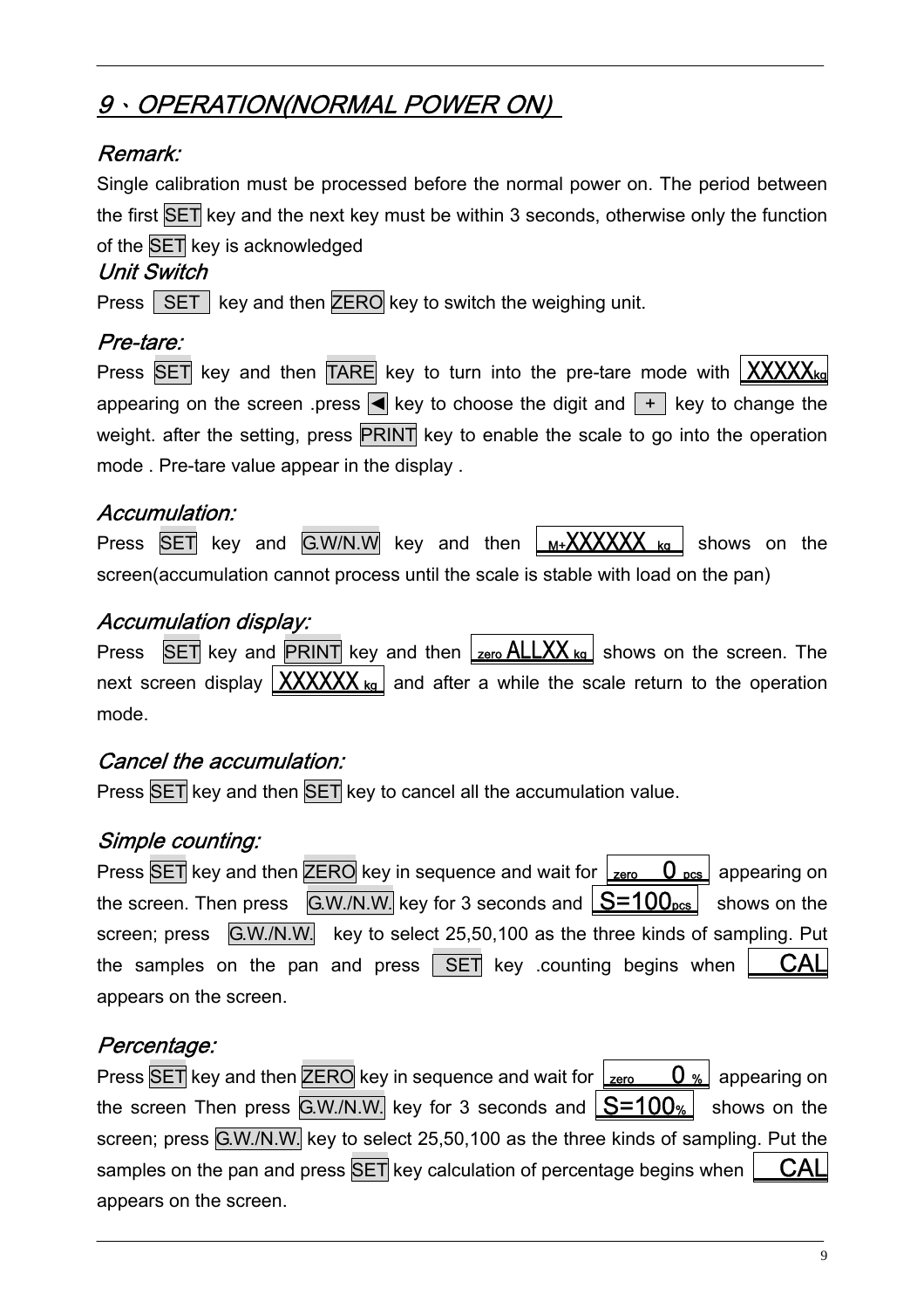## Checking:

Press SET key for 3 seconds or more and  $\boxed{\quad \text{FUN} \quad}$  appears on the screen; press  $\boxed{\blacktriangle}$ key to switch Hi, Lo, NC and then press PRINT key to go into the checking setting; press  $\overline{\triangleleft}$  key to choose the digit and  $\overline{+}$  key to change the weight. Press SET key to return to the FUN setting after finishing the setting; pressing ZERO key enables the indicator to the operation mode. Hi value must be bigger than Lo value, or Error9 will appears. NC means to cancel the checking setting.

## 10、UNIT CONVERSION

1 lb=453.59237g 1 t=1000kg=1000000g 1 jin=500g 1 HK-liang=37.799375g 1HK-jin=16HK-liang 1 TW-liang=37.49995g 1TW-jin=16TW-liang

## 11、OUTPUT OPERATION

OP-01 : RS-232 OP-02 : Large LED display

## 12、SPECIFICATION:

| <b>TYPE</b>                         | <b>JWI-586</b>                                 |
|-------------------------------------|------------------------------------------------|
| Input sensitivity                   | 0.13u V/DIV                                    |
| Input the range of the voltage      | $-0.5m$ V to 16.5 mV                           |
| <b>LOAD CELL Excitation voltage</b> | 5V DC ±5%                                      |
| <b>LOAD CELL driving capability</b> | Drive Up to max. 8 loadcells (350 ohm, 120m A) |
| Non-linearity                       | 0.006% of full scale                           |
| Input the resistance                | 10M ohm or more                                |
| A/D converting                      | $\Delta$ - $\Sigma$                            |
| A/D internal resolution             | 700000 count                                   |
| A/D conversion rate                 | 8 times / set                                  |
| Out display resolution              | 15000 count                                    |
| LCD digit                           | 6 digit                                        |
| <b>KEY</b> amount                   | set, print, g. w./n. w., tare, zero, on/off    |
| Power standard                      | 110V or 220V & 6V 4A Recharge BAT              |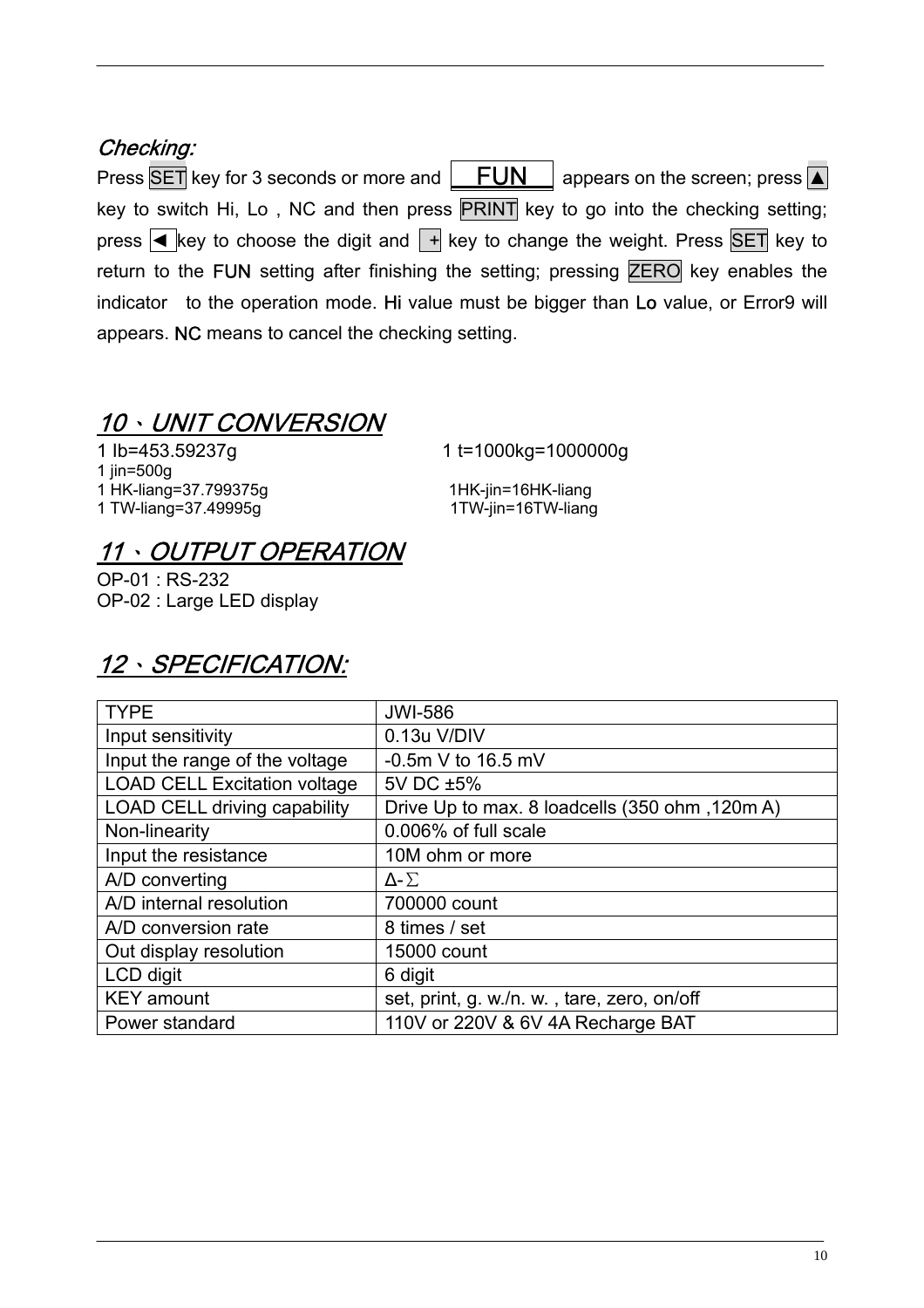## 13 · Appendix 1:

#### 1、Error message

| <b>Message</b>   | Problem                                                                   | operation |
|------------------|---------------------------------------------------------------------------|-----------|
| Err              | Over/low display range                                                    |           |
| Err <sub>2</sub> | Initial zero point over+10%                                               |           |
| $-Err2$          | Initial zero point over-10%                                               |           |
| Err <sub>3</sub> | Over/low A/D resolution range                                             |           |
| Err4             | <b>EEPROM Chksum error</b>                                                |           |
| Err <sub>5</sub> | Over load (max: capacity +9e)                                             |           |
| Err8             | Setting of operation unit and initial unit incorrect; (only % and pcs are |           |
|                  | settled as operation)                                                     |           |
| Err9             | Set LOW value $\geq$ Hi value                                             |           |
| Over             | Accumulation exceeds 99 times                                             |           |
| Battery symbol   | Low battery alarm                                                         |           |

#### 2、Trouble shooting:

| Where                | Possible Error message Trouble shooting |                                            |
|----------------------|-----------------------------------------|--------------------------------------------|
| Power on             | $Err2, -Err2$                           | Check and remove the object from weighing  |
|                      |                                         | pan or malfunction of LOAD CELL            |
| Power on             | $Err3, -Err3$                           | Check if A/D or LOAD CELL malfunction      |
| Power on             | Err4                                    | Beep alarm. switch power off and power on  |
|                      |                                         | again, or make the calibration             |
| Power on             | Battery symbol                          | Charge the battery                         |
| Normal weighing mode | Err <sub>5</sub>                        | Check if weighing object over the capacity |
|                      |                                         | $+9e$                                      |
| calibration          | Err <sub>6</sub>                        | Automatic calibration or change value      |

## 14、Appendix 2:

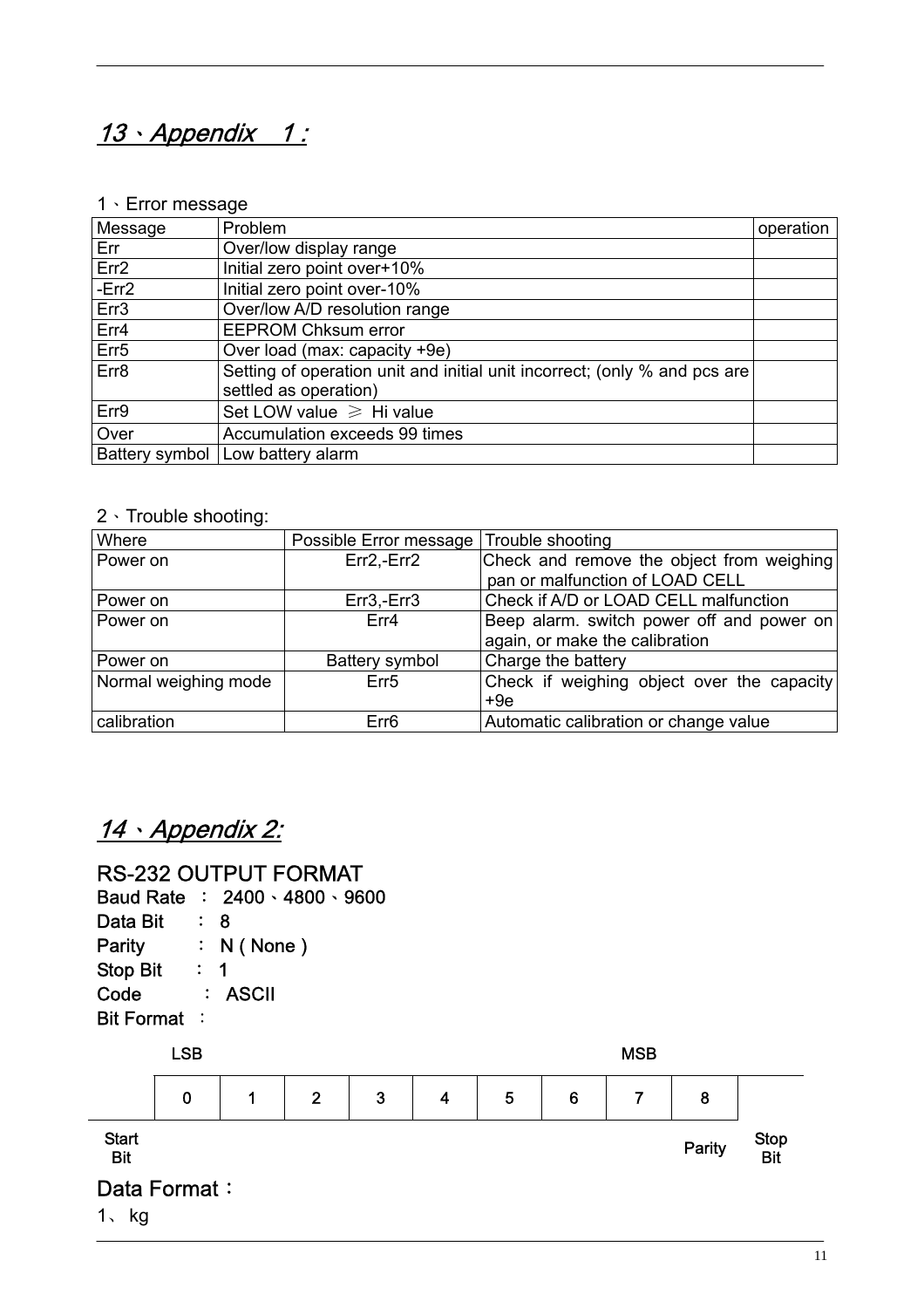| $\overline{\phantom{a}}$<br><i>,</i> .<br>~<br>. |  | W |  |  | $+1-$ |  |  |  |  |  |  |  |  | . L<br>$\overline{\phantom{a}}$ | $\tilde{\phantom{a}}$<br> | $\overline{\phantom{0}}$ | -<br>-<br>-- |
|--------------------------------------------------|--|---|--|--|-------|--|--|--|--|--|--|--|--|---------------------------------|---------------------------|--------------------------|--------------|
| ີ                                                |  |   |  |  |       |  |  |  |  |  |  |  |  |                                 |                           |                          |              |

Example N.W. : +2.2352kg G.W. : +2.2352kg

#### G=GROSS N=NET

RS-232 INPUT FORMAT Baud Rate: 2400 4800 9600 Data Bit : 8 Parity : N(None) Stop Bit : 1 Code : ASCⅡ Command on computer: 'R'=READ 'Z'=ZERO 'T'=TARE

#### Printing Format (example : kg)

| <b>SH-24</b>     | <b>BP-443D</b>   |
|------------------|------------------|
| $T.W.:+0.0000kg$ | $T.W.:+0.0000kg$ |
| N.W.:+1.6025kg   | N.W.:+1.6025kg   |
| $G.W.:+1.6025kg$ | G.W.:+1.6025kg   |

#### RS-232 Connector